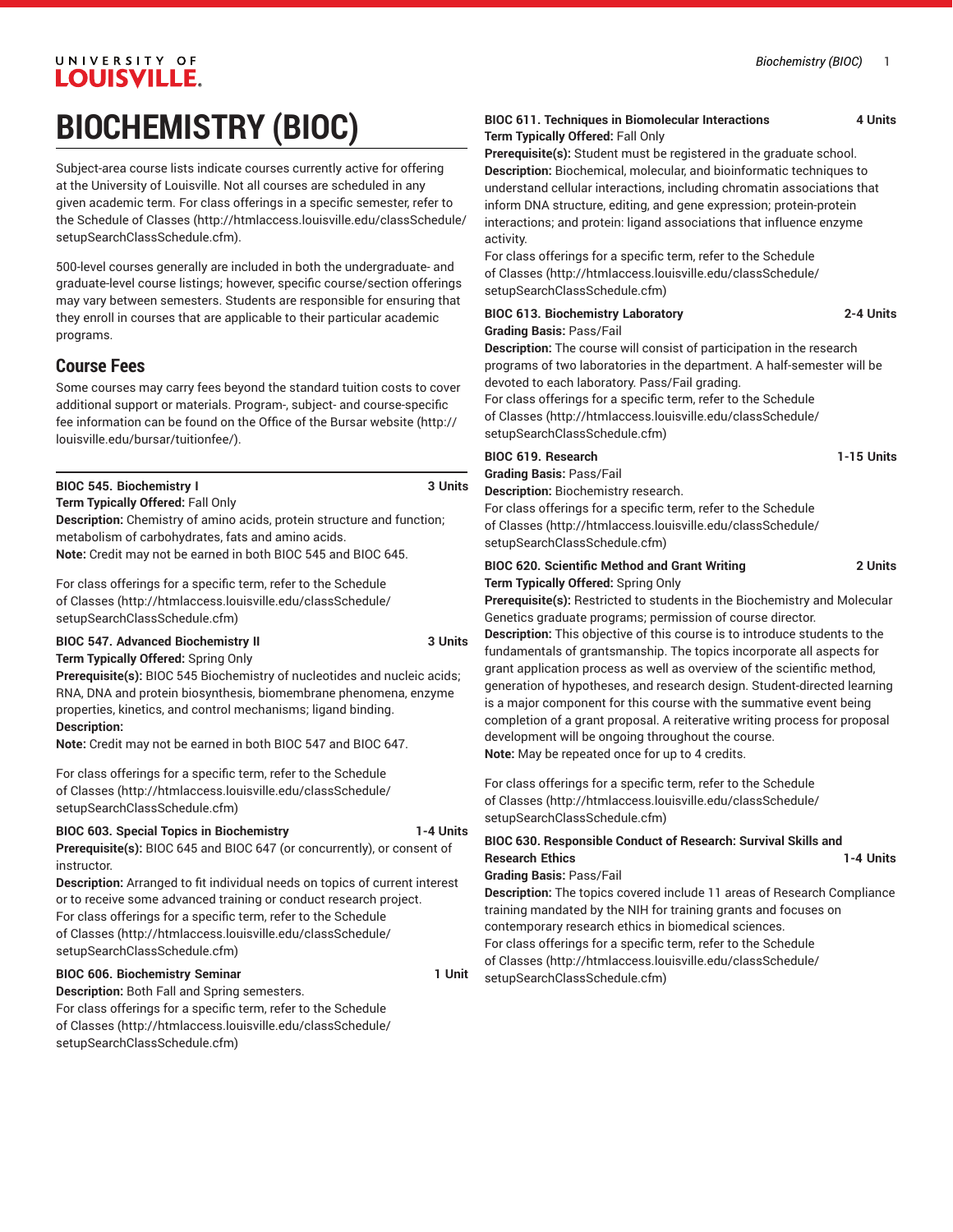# UNIVERSITY OF **LOUISVILLE.**

#### **BIOC 640. Principles of Biochemistry 5 Units**

**Term Typically Offered:** Spring Only **Prerequisite(s):** Consent of instructor.

**Description:** Covers general aspects of biochemistry with special emphasis given to areas applicable to dentistry. Topics include protein structure and function; chemistry and metabolism of carbohydrates, lipids, amino acids, and nucleotides; molecular genetics; nutritional biochemistry; calcification; and molecular endocrinology. Clinical conferences keyed to current lecture topics are presented by clinical faculty.

For class offerings for a specific term, refer to the [Schedule](http://htmlaccess.louisville.edu/classSchedule/setupSearchClassSchedule.cfm) [of Classes \(http://htmlaccess.louisville.edu/classSchedule/](http://htmlaccess.louisville.edu/classSchedule/setupSearchClassSchedule.cfm) [setupSearchClassSchedule.cfm\)](http://htmlaccess.louisville.edu/classSchedule/setupSearchClassSchedule.cfm)

#### **BIOC 645. Advanced Biochemistry I 4 Units**

**Term Typically Offered:** Fall Only

**Prerequisite(s):** Students must be registered in the graduate school. **Description:** Chemistry of amino acids, protein structure and function; metabolism of carbohydrates, fats and amino acids.

For class offerings for a specific term, refer to the [Schedule](http://htmlaccess.louisville.edu/classSchedule/setupSearchClassSchedule.cfm) [of Classes \(http://htmlaccess.louisville.edu/classSchedule/](http://htmlaccess.louisville.edu/classSchedule/setupSearchClassSchedule.cfm) [setupSearchClassSchedule.cfm\)](http://htmlaccess.louisville.edu/classSchedule/setupSearchClassSchedule.cfm)

#### **BIOC 647. Advanced Biochemistry II 4 Units**

#### **Term Typically Offered:** Spring Only

**Prerequisite(s):** BIOC 545 or BIOC 645 or consent of instructor. **Description:** Biochemistry of nucleotides and nucleic acids; RNA, DNA and protein biosynthesis, biomembrane phenomena, enzyme properties, kinetics, and control mechanisms; ligand binding. **Note:** Credit may not be earned in both BIOC 547 and BIOC 647.

For class offerings for a specific term, refer to the [Schedule](http://htmlaccess.louisville.edu/classSchedule/setupSearchClassSchedule.cfm) [of Classes \(http://htmlaccess.louisville.edu/classSchedule/](http://htmlaccess.louisville.edu/classSchedule/setupSearchClassSchedule.cfm)

[setupSearchClassSchedule.cfm\)](http://htmlaccess.louisville.edu/classSchedule/setupSearchClassSchedule.cfm)

#### **BIOC 648. Journal Club in Biochemistry and Molecular Genetics 1 Unit Grading Basis:** Pass/Fail

#### **Term Typically Offered:** Fall Only

**Description:** This course will consist if student presentations of primary, peer-reviewed literature featuring current knowledge and techniques relevant to biochemical, molecular, and genetic understanding of molecular and cellular processes in health and disease. For class offerings for a specific term, refer to the [Schedule](http://htmlaccess.louisville.edu/classSchedule/setupSearchClassSchedule.cfm) [of Classes \(http://htmlaccess.louisville.edu/classSchedule/](http://htmlaccess.louisville.edu/classSchedule/setupSearchClassSchedule.cfm) [setupSearchClassSchedule.cfm\)](http://htmlaccess.louisville.edu/classSchedule/setupSearchClassSchedule.cfm)

#### **BIOC 661. Molecular Mechanisms of Toxicology 3 Units Term Typically Offered:** Spring Only

**Description:** Molecular interactions of drugs and toxicants on cellular processes; including foreign compound metabolism, signal tranduction, cell cycle, DNA repair/DNA replication are covered and put in context topics in molecular epedimiology. **Note:** Crosslisted with PHTX 661.

For class offerings for a specific term, refer to the [Schedule](http://htmlaccess.louisville.edu/classSchedule/setupSearchClassSchedule.cfm) [of Classes \(http://htmlaccess.louisville.edu/classSchedule/](http://htmlaccess.louisville.edu/classSchedule/setupSearchClassSchedule.cfm) [setupSearchClassSchedule.cfm\)](http://htmlaccess.louisville.edu/classSchedule/setupSearchClassSchedule.cfm)

#### **BIOC 662. Biomedical Research Data Analysis Methods 1 Unit Term Typically Offered:** Summer Only

**Prerequisite(s):** Currently enrolled graduate students in good standing. **Description:** A lecture and discussion course designed for graduate students desiring to learn the basic statistical methods and data presentation approaches that are used in biomedical research.

**Note:** This course requires permission from the instructor. For class offerings for a specific term, refer to the [Schedule](http://htmlaccess.louisville.edu/classSchedule/setupSearchClassSchedule.cfm) [of Classes](http://htmlaccess.louisville.edu/classSchedule/setupSearchClassSchedule.cfm) ([http://htmlaccess.louisville.edu/classSchedule/](http://htmlaccess.louisville.edu/classSchedule/setupSearchClassSchedule.cfm) [setupSearchClassSchedule.cfm\)](http://htmlaccess.louisville.edu/classSchedule/setupSearchClassSchedule.cfm)

#### **BIOC 663. High-Throughput Sequencing Data Analysis 3 Units Term Typically Offered:** Fall Only

**Prerequisite(s):** Students must be registered in the graduate school and are expected to have a basic understanding of molecular biology. **Description:** Permission from the course director is needed for students not meeting these prerequisites. High-Throughput Sequencing Data Analysis will focus on current issues in bioinformatics, including: next generation sequencing; microRNA and mRNA integrative analysis; epigenetics, metagenomics, personalized genomics, and single cell sequencing.

For class offerings for a specific term, refer to the [Schedule](http://htmlaccess.louisville.edu/classSchedule/setupSearchClassSchedule.cfm) [of Classes](http://htmlaccess.louisville.edu/classSchedule/setupSearchClassSchedule.cfm) ([http://htmlaccess.louisville.edu/classSchedule/](http://htmlaccess.louisville.edu/classSchedule/setupSearchClassSchedule.cfm) [setupSearchClassSchedule.cfm\)](http://htmlaccess.louisville.edu/classSchedule/setupSearchClassSchedule.cfm)

#### **BIOC 667. Cell Biology 3 Units**

**Term Typically Offered:** Spring Only

**Prerequisite(s):** One quarter of graduate level biochemistry or consent of instructor.

**Description:** An advanced treatment of contemporary cell biology including membrane structure and function, cytoskeleton, signal transduction, regulation of cell cycle, apoptosis, and molecular mechanisms of cellular differentiation. Graded.

For class offerings for a specific term, refer to the [Schedule](http://htmlaccess.louisville.edu/classSchedule/setupSearchClassSchedule.cfm) [of Classes](http://htmlaccess.louisville.edu/classSchedule/setupSearchClassSchedule.cfm) ([http://htmlaccess.louisville.edu/classSchedule/](http://htmlaccess.louisville.edu/classSchedule/setupSearchClassSchedule.cfm) [setupSearchClassSchedule.cfm\)](http://htmlaccess.louisville.edu/classSchedule/setupSearchClassSchedule.cfm)

## **BIOC 668. Molecular Biology 4 Units**

**Term Typically Offered:** Spring Only

**Prerequisite(s):** Student must be registered in the graduate school. **Description:** Students are expected to have a basic understanding of molecular biology principles and protein structure. Best preparation for succeeding in the course is previous course in biochemistry and experience with reading scientific literature. Permission from the Course Director is needed for students not meeting these prerequisites. This course examines the fundamental principles of molecular biology as they apply to mechanisms controlling gene expression. Topics include: transcriptional and post-transcriptional regulation of gene expression; RNA and miRNA biology; and protein synthesis and regulation. An emphasis will be on student-directed learning requiring completion of preclass reading, and in-class discussion of current literature. **Note:** Crosslisted with BIOL 668.

For class offerings for a specific term, refer to the [Schedule](http://htmlaccess.louisville.edu/classSchedule/setupSearchClassSchedule.cfm) [of Classes](http://htmlaccess.louisville.edu/classSchedule/setupSearchClassSchedule.cfm) ([http://htmlaccess.louisville.edu/classSchedule/](http://htmlaccess.louisville.edu/classSchedule/setupSearchClassSchedule.cfm) [setupSearchClassSchedule.cfm\)](http://htmlaccess.louisville.edu/classSchedule/setupSearchClassSchedule.cfm)